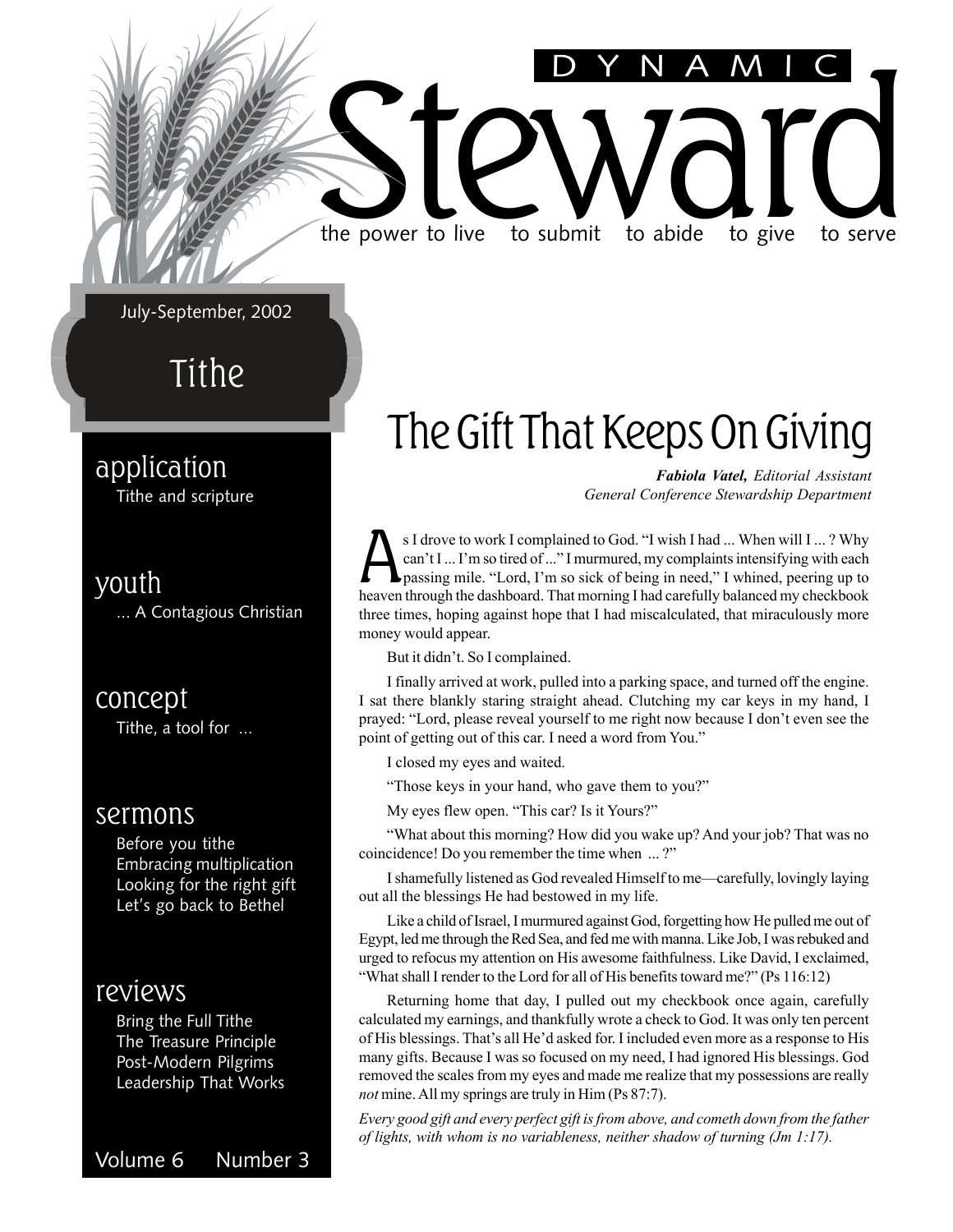# application

### Tithe and Scripture

*Benjamin C. Maxson, Director General Conference Stewardship Department*

*This abridged lesson is an excerpt from, "Let God Be God, Part I— Biblical Stewardship Foundations."*



1*Where in Scripture is tithe first mentioned?* In Genesis 14:20. Abraham has experienced the covenant promise of God—that He would bless all nations in him. In response to these blessings, Abraham lives throughout life with a sense of God's presence in everything he does. His was not an overnight transformation but a growth process in which Abraham continued to grow spiritually.

2*What motivates Abraham to tithe?* Abraham doesn't tithe *to be* blessed. He tithes because he *has been* blessed. Sodom and Gomorrah have been attacked by enemy kings. The people, including Lot and his family, are taken captive. Abraham gets 318 men from his household ready for battle. Small in number, they are still victorious, and it is obvious that it is God's doing. In that victory—by God's protecting him and by returning the inhabitants of Sodom and Gomorrah to their homes—Abraham experiences God's blessing.

3Returning from battle, Abraham comes face to face with Melchizedek, king of Salem. His natural response to God's blessing is to tithe to God, through Melchizedek. God doesn't say "Okay, Abraham, because I have blessed you, now you are to give me one-tenth." Abraham's tithing is recorded as normal practice. It is not something that was instituted or initiated after Abraham's victory. He was already used to tithing.

### Where it all began

1The system of offerings, tithe being a part of this system, began outside the Garden of Eden with the first sacrifice. The first offering was part of worship acknowledging God as being worthy of worship in His holiness as Creator and with the promise of the Redeemer.

The next story of tithing is Jacob's *(Read Gn 28:22)*. Jacob has just deceived his father and brother and is running away from home. Alone and exhausted, he falls asleep. In the darkness of his troubled mind comes an incredible dream: Angels ascending and descending on a stairway from earth to heaven.

2*Who is at the top of the ladder?* Yes, it is God. Do you remember what God says to him? *I will be with you.* God repeats the covenant He made to Abraham—that He would make him a blessing. In both places the covenant is unconditional. God says, "I will do this because I am God. Not because of anything you do. I will bless you and make you a blessing." Jacob awakens, rested and assured. He says, "I have seen God." He calls the place Bethel, "the House of God." Then he pours oil on the stone that has been his pillow. In this act of worship he is saying, "God, if you will be with me as you promised, out of all that you give me, I will return to you a tenth."

3In 1595, Sir Walter Raleigh discovered an 114-acre lake on the island of Trinidad. The remarkable feature of the lake was the amount of asphalt it contained. Some believed that it held more than six million tons. Over the years, the lake gave of its rich resource to pave many roads and produce other things that need asphalt. More than 500 years later, the lake continues to give and live. And the level of the lake is always the same. Can we compare ourselves to this lake? Do we give in joy? Do we give without reservation or fear? When we find ourselves gripped with the temptation to hoard all for ourselves, let us remember this lake that gave and gave.

### Group study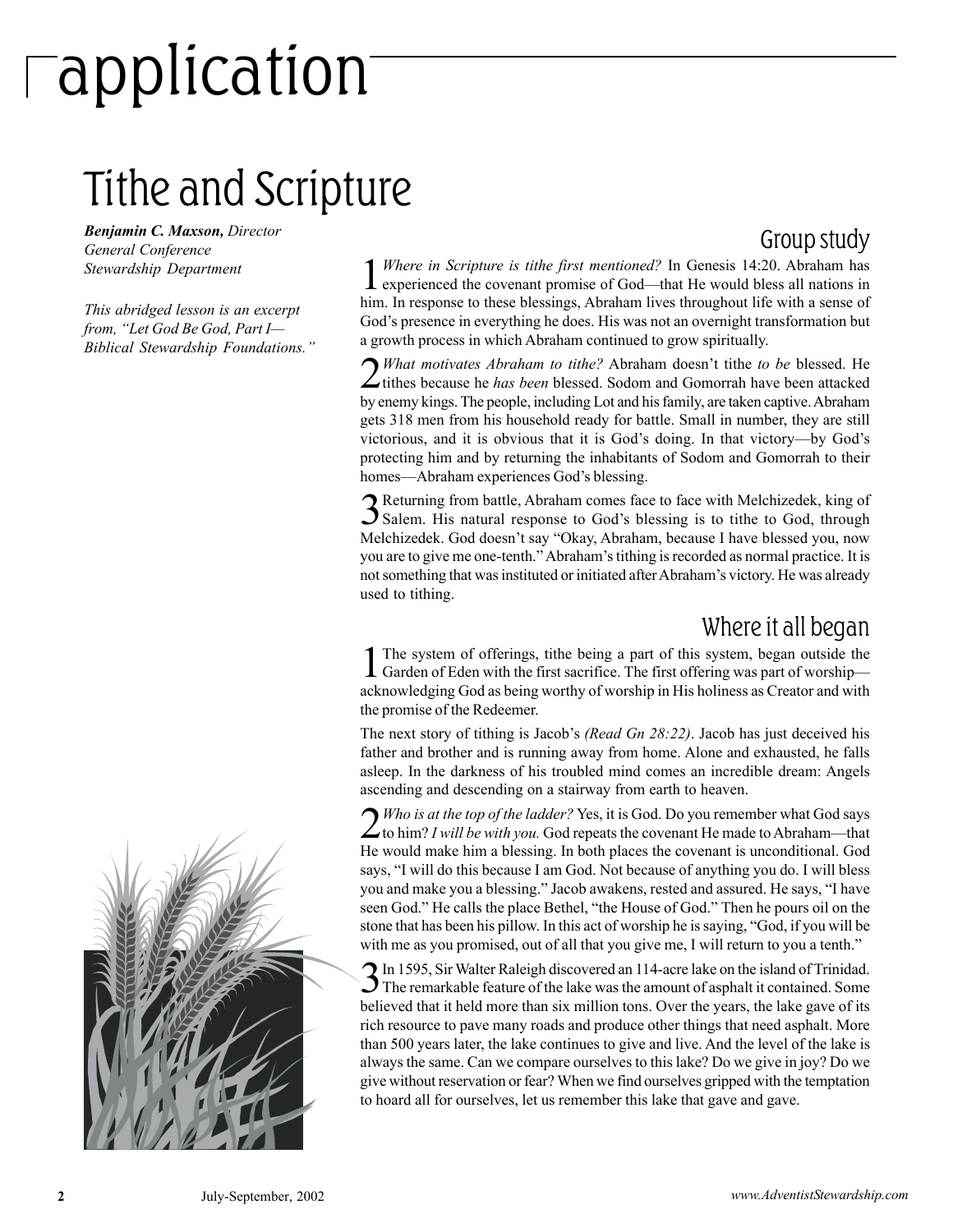# youth

### Becoming a Contagious Christian: Youth Edition

*Brendon Prutzman, Youth Pastor Spencerville SDA Church, Silver Spring, Maryland*

Mark Mittelberg's *Becoming a Contagious Christian* offers more to church leaders and their youth groups than I can begin to describe. This work is based on reaching out to those around you by developing and communicating your own faith, *in your own style*.

*Becoming a Contagious Christian* proposes taking an everyday youth group that already knows God and transforming it into a group of "contagious Christians." These materials teach you how to develop relationships where your interests lie. They teach you how to be intentional in relationships, how to transition—in a nonconfrontational manner—an ordinary conversation into a spiritual one. They show youth how to effectively present Christ to others.

The program's unique strength is that it challenges young people to take their Christian walk to the "next level." Evangelism is presented in such a way that youth can actually grab hold and take new insights with them.

These materials can be presented in a variety of ways, allowing the leader to keep the group's interest and still emphasize the key points of the program. The set comes with a leader's guide, student guide, video, and PowerPoint CD-ROM. The video is excellent and speaks to youth on their level. The unique PowerPoint presentation held the attention of my youth group as well.

I challenge you to get this program and put it into action. There is nothing more thrilling to a young person than to introduce a friend to Christ. It is something he or she will never forget!



by Mark Mittelberg Zondervan Publishing House Grand Rapids, Michigan 2001 US\$89.99

*"The set comes with a leader's guide, student guide, video, and PowerPoint CD-ROM."*

# $\overline{\text{Giffs and Giving}\,}$  . . .  $\overline{\text{QUotes}}$

*It was not an accident that seventeen of the thirty-six parables of our Lord had to do with property and stewardship*.—William James Dawson *Give what you have. To someone it may be better than you dare to think.*—Henry Wadsworth Longfellow *The true disciple of Jesus is neither a miser nor a spendthrift, but a steward.*—William Hiram Foulkes *The world asks, 'How much does he give?' Christ asks, 'Why does he give?'*—John Raleigh Mott *Give, and it shall be given unto you; good measure, pressed down, and shaken together, and running over*.—Jesus Christ *God has given us two hands—one to receive with and the other to give with. We are not cisterns made for hoarding; we are channels made for sharing*.—Billy Graham *Give and spend and God will send*.—Henry George Bohn *God's gifts put man's best dreams to shame.*—Elizabeth Barrett Browning *What I kept, I lost; what I spent, I had; what I gave, I have.*—Persian Proverb *It is possible to give without loving, but it is impossible to love without giving.—*Richard Braustein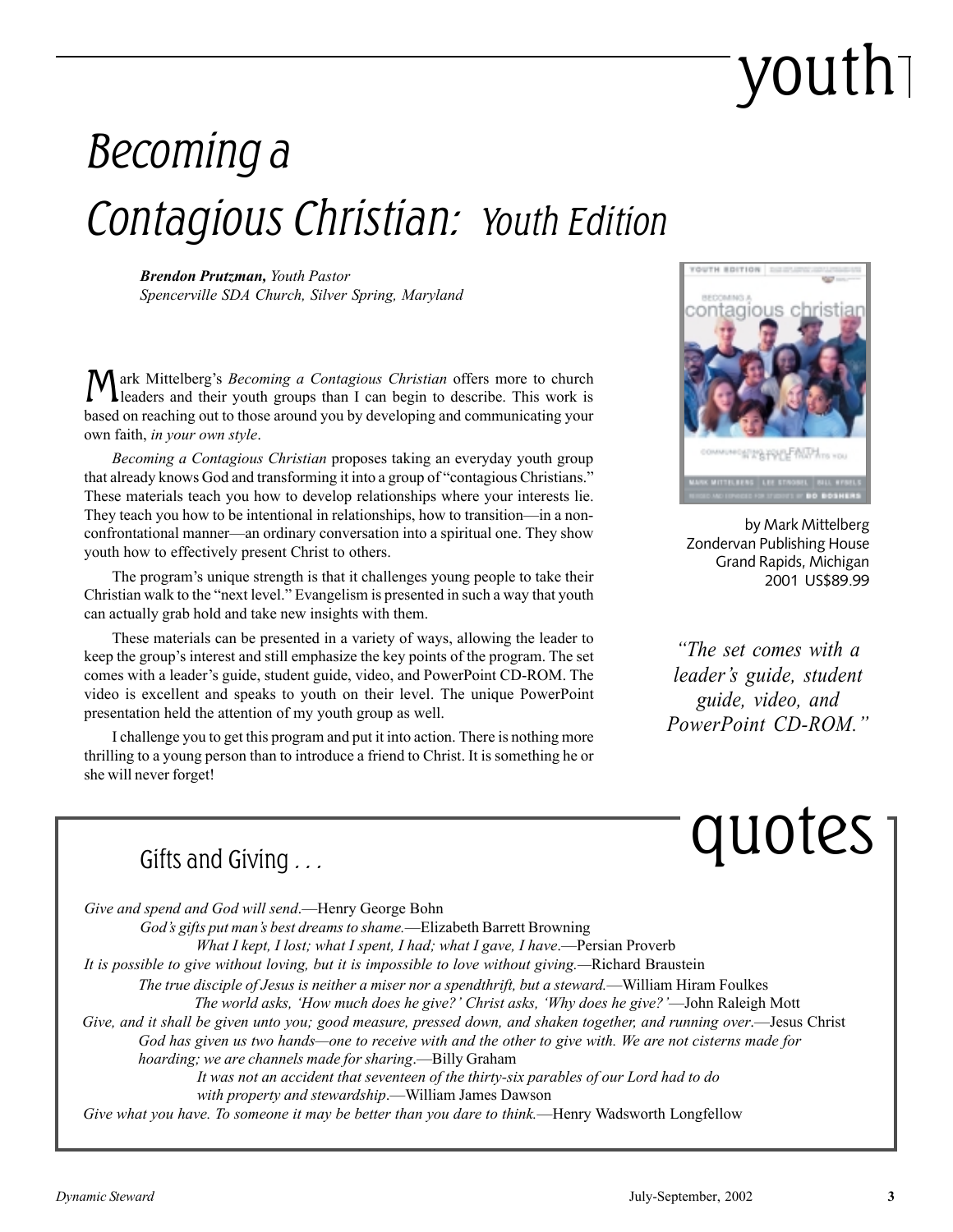# concept

### Tithe, a Tool for Discipleship

*Benjamin C. Maxson, Director General Conference Stewardship Department*

uch of the contemporary debate on tithe focuses on limited questions. Should we tithe? Where should we tithe? Why should we tithe? This discussion really ignores the real issues: Why did God establish the tithing system? Does tithe have a purpose beyond paying church bills? Can we understand tithe in a way that helps us grow in our walk with God?

The story of Abraham and Melchizedek (Gn 14:20) is the first example of tithing. The second example appears when Jacob makes a commitment to tithe in response to God's blessings (Gn 28:22). Neither of these examples are a response to a new directive from God. They are simply a continuation of a normal lifestyle of worship. Through tithe, these men were acknowledging God's involvement in the material side of their lives. They were not supporting a church there was no church to support. They were simply worshipping God.

Later, when God gave Israel direct instruction on tithing, it was again in the context of worship. They were to offer their tithes and offerings at the sanctuary—the dwelling place for God's name (Dt 12:5-6, 11). God received the tithe and used it to provide for the ministry of the sanctuary through the priests and Levites.

As we continue to explore the biblical record, we find tithing connected with the call to revival (2Ch 31; Ne 12-13; and Mal 3). The real issue is always worship—how we acknowledge our relationship with God as Owner and Redeemer.

However, one of the most important points for understanding God's rationale for tithing is found in what Jesus said in Matthew 6:25-34. He places money and material things in direct competition with God in our lives. He confronts us with a choice as to whom we will serve and how we will serve Him. It is interesting to note that the context is the basic necessities of life, not luxuries. A life *focused* on providing the bare necessities of food and clothing is identified as pagan. Instead of such a focus, Jesus challenges us: "But seek first the kingdom of God and his righteousness, and all these things will be added to you" (v. 33, English Standard Version).

Though it does not appear in the immediate context of Matthew 6, tithing is one of God's primary tools in our "discipleship journey" to help us keep our focus on Him, while we deal with the material world. As we tithe, we place God first. We acknowledge Him as the Owner of everything we have in our hands. We admit we are stewards—managers. So we need to explore ways of improving our worship as we tithe. There are a number of things we can do in order to improve our attitude of worship.

### Step 1: Accept our relationship with God

The first way is to recognize that true worship can only come from a heart in tune with God. Thus, the first step is to accept our relationship with God. This starts with confessing our sin, accepting forgiveness, and rejoicing in our eternal life. We are then in a new relationship with Jesus, and, when we tithe, we can affirm our salvation in Christ and celebrate Him as our Redeemer. This redemption reestablishes His ownership in our lives.

### Step 2: Accept God as Creator

The second step in making our tithe worship is to accept God as our Creator. As such, He can also recreate and give us new life. As Creator, He provides for all our needs. We acknowledge this as worshipping Him by putting Him first in returning our tithe. By seeking His kingdom and His righteousness first,we make a choice to live a new life. In this way, tithing is a tool which helps us change our priorities.

#### Step 3: Surrender our ownership and accept His

Tithe is worship when it comes from one who has accepted the reality of God as Owner. This is the next step. We choose to surrender our ownership and accept His. It means we recognize that everything we have in our hands belongs to God. We are only managing it. We worship God with our tithe to remind us that everything really does belong to Him—to help us manage the 100 percent to His honor and glory. In this way we accept our responsibility to carefully oversee all the gifts He has placed in our care.

#### Step 4: Recognize God's care, guidance, and love

We also make tithe an act of worship when we recognize God's providential care, guidance, and love to us. The tithe we return to God reminds us that He cares for us—that He is intimately involved in all the details of our lives. That before we tithe, He has already provided for all our daily needs. We present our tithe to Him with grateful hearts, recognizing the bountiful blessings He has given us—for we can only tithe if we have already received His blessings.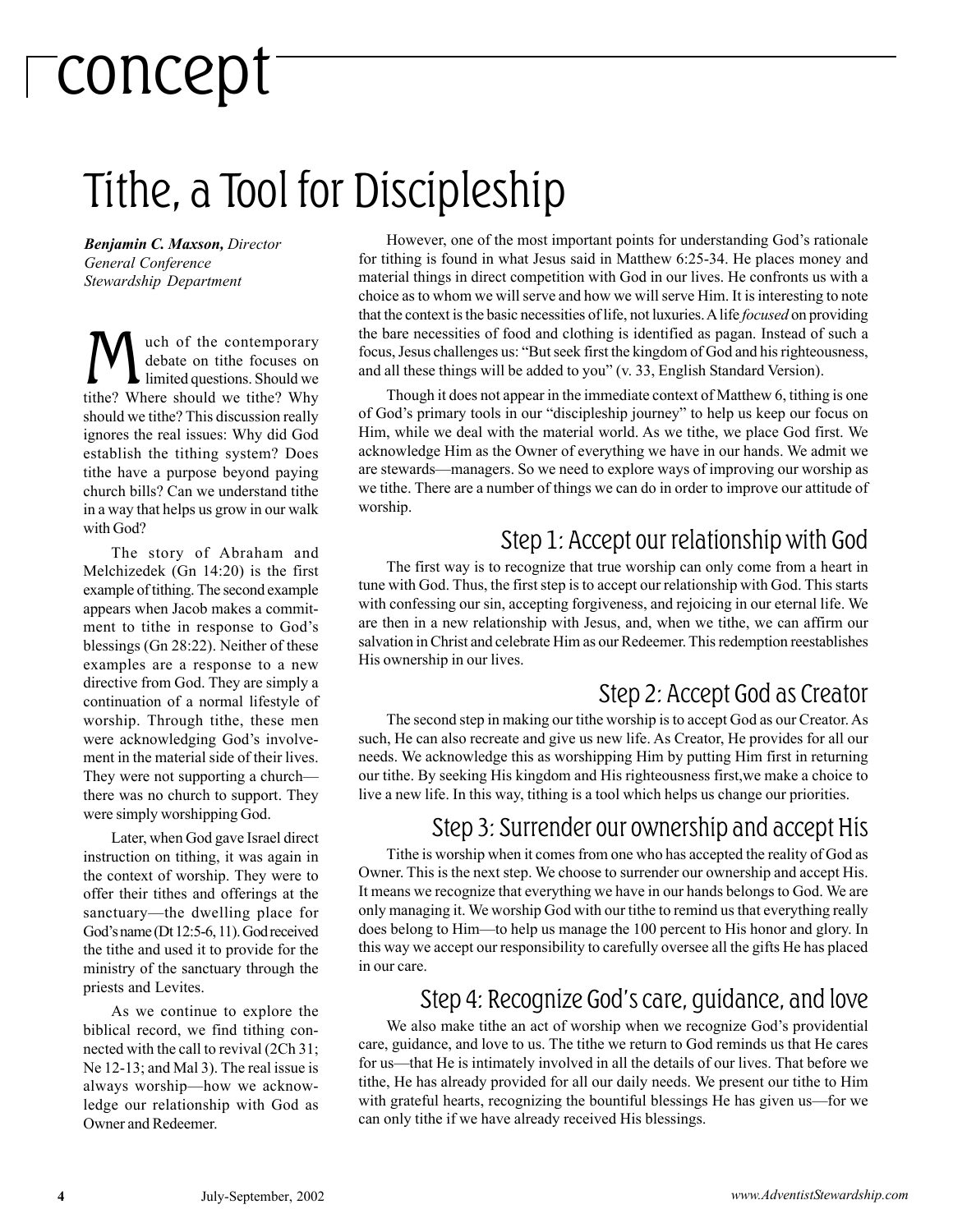# concept

### Step 5: Accept that we are to be holy to God

Tithe as worship also provides an opportunity for us to accept that we are "to be holy to" God (Lv 20:26). Because He is Owner and we belong to Him, we are holy—set apart for His special use. In tithing we can recognize that we are completely His, that every part of our lives belongs to Him. Thus our tithe becomes a confession that we too are "set apart" for God.

### Step 6: Reconsecrate our lives to God

When we accept tithe as something which is holy, belonging to God, we recognize the blessing that is ours in handling that which is holy. To do this well, we must bring our tithe to Him in the context of our daily walk with God. Tithing then becomes an opportunity for complete reconsecration of our lives to God. We can rejoice in the reality of our salvation and acceptance in Christ. We can accept our new life in Him. We can celebrate God's goodness in caring for us in the material world and thus recognize that He has also cared for us in the spiritual world. Tithe then becomes a testimony to God and our own hearts that we accept and worship God in our daily living as disciples.

### more from  $window$  the director's desk  $...$ stewardship

### Leaders Endorse Simplified Offering Proposal

The ANN Bulletin of April 2002 reads: "Members of the Seventh-day Adventist<br>executive committee voted April 19 to move toward a more streamlined offering system worldwide, and they committed to providing more information about how offering funds are divided and used.

The proposal to simplify the Adventist Church's offering system came out of a Stewardship Summit held in April 2001, where delegates from each of the church's twelve administrative districts focused on ways of making the system more firmly grounded in the biblical model of giving as worship. Delegates also called for renewed emphasis on accountability and transparency in the use of funds within the church.

Under the simplified offering proposal all regular offerings will go to a unified fund to be distributed according to established guidelines. A distribution plan will ensure the systematic support of all levels of the organization. It will begin with percentages calculated on current giving patterns and emphasize the local church and its strategic budget. 'An individual donor's choice to give to a specific purpose or fund will always be respected,' says Ben Maxson, world church stewardship director. He will oversee the process of preparing specific policies to implement this offering system which will be considered by the

A thirteen-year-old boy on one of the South Pacific Islands demonstrated this attitude of worship. Bringing a large fish he had caught, he told the local elder of his church that this was his tithe and asked how he should deal with it. The elder explained what he should do with the "tithe fish" and congratulated the boy on his good catch of ten fish. The young man replied, "Oh no! This is the first one. The others are still in the ocean. I'm going after them now."

Truly, tithing provides us a tool to help us worship God, placing Him first in our lives in every way. For tithing is a tangible recognition of our incredible relationship with Him.

executive committee when it meets again in October 2002, for Annual Council."

### Welcome, Fabiola Vatel

We welcome Fabiola Vatel as<br>the new editorial assistant to the GC Stewardship Department! Born in Manhattan, New York to Haitian parents and reared in Montreal, Canada, Fabiola is the youngest of three daughters. She received her BA degree in English from Andrews University.

Fabiola comes to our department with an array of experience in writing and editing. One of her most recent projects was the writing and production of a series of pamphlets for the General Conference Women's Ministries Department on the topic of abuse. We already value Fabiola's positive spiritual influence and excellent skills.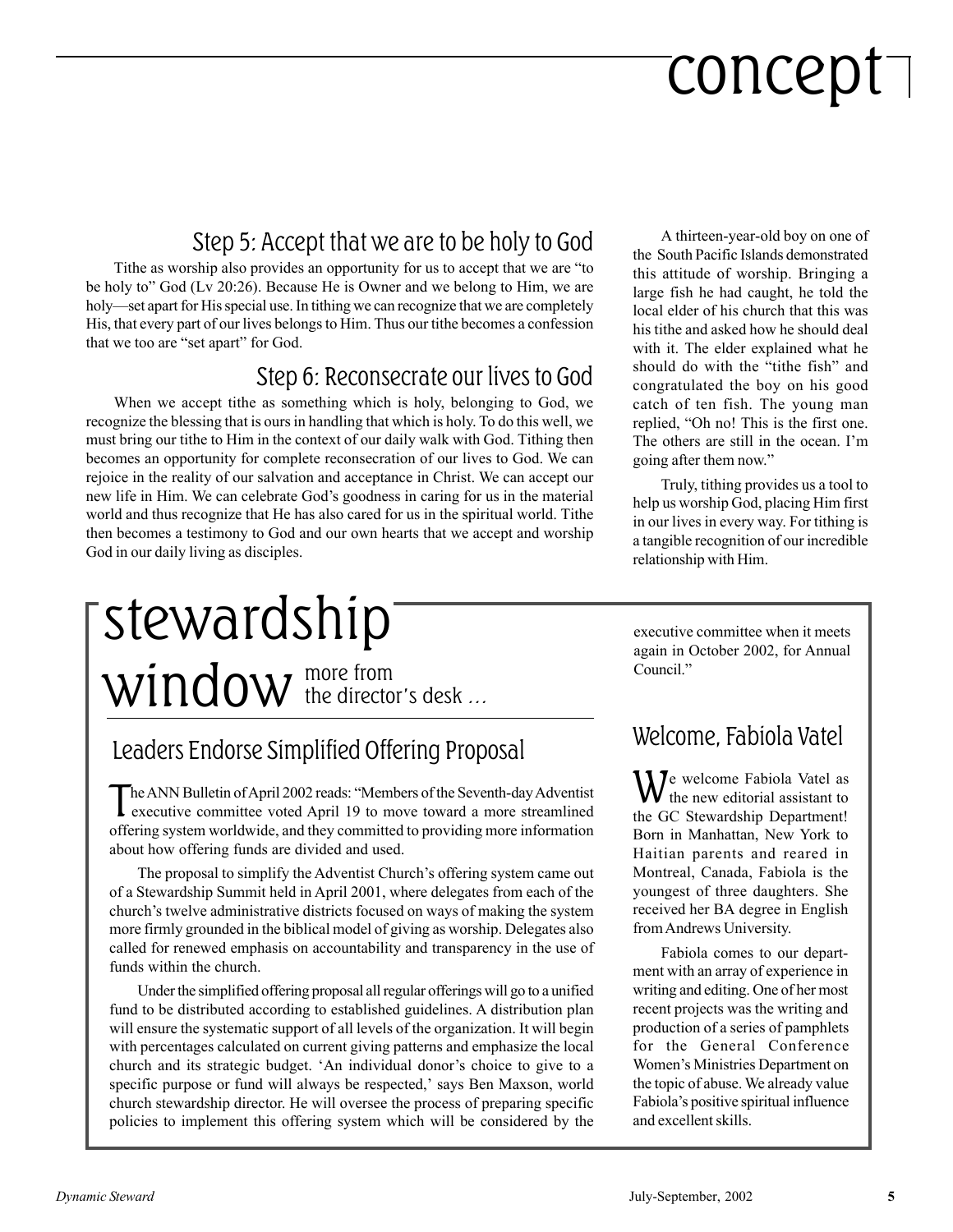### Before You Tithe

*Randy Alcorn, Director Eternal Perspective Ministries*

*Want to read and know more about Eternal Perspective Ministries? Visit their website at www.epm.org!*

### Fundamental connection

Fifteen percent of everything Jesus said related to money and possessions. Our Lord made more references to money and possessions than to prayer or faith. He spoke about money and possessions more than heaven and hell combined.

Why? Because the Scriptures make it clear that there is a fundamental connection between a person's spiritual life and his attitudes and actions concerning money and possessions. Though we often divorce the two, Christ sees them as essentially related to one another. In Luke 19:1-10, the tax collector Zaccheus tells Jesus he will pay back four times and give half of what he has to the poor. Jesus replies: "Today salvation has come to this house." How does Jesus judge this fundamental change in Zaccheus' heart? By the fundamental change in his attitudes and actions concerning money and possessions; changes that didn't earn his salvation, but demonstrated it.

#### An attitude revealed

In Matthew 19:16-26, we read of the rich young ruler, a counterpart to Zaccheus. Jesus knows that what's keeping him away from God is his attachment to his money and possessions. So Jesus reveals, "… Give to the poor, and you will have riches in heaven. Then come, follow me." The man regretfully says "No." Christ talks about how hard it is for a rich man to enter the kingdom of heaven. He knows this man is not saved; he has not changed. On what basis does He conclude this? His attitude and actions concerning money and possessions have not changed.

#### A proper perspective

There are two streamlined descriptions of the early church in Acts 2:44-45 and Acts 4:32-35 which also offer insight on the proper perspective a believer should have regarding possessions. These passages feature only the church's most essential spiritual core, including Bible teaching, fellowship, communion, and prayer. We read,

> *"They devoted themselves to the apostles' teaching and to the fellowship, to the breaking of bread and to prayer. Everyone was filled with awe, and many wonders and miraculous signs were done by the apostles. All the believers were together and had everything in common. Selling their possessions and goods, they gave to anyone as he had need. Every day they continued to meet together in the temple courts. They broke bread in their homes and ate together with glad and sincere hearts, praising God and enjoying the favor of all the people. And the Lord added to their number daily those who were being saved"* (Ac 2:42-47).

#### And,

 *"All the believers were one in heart and mind. No one claimed that any of his possessions was his own, but they shared everything they had. With great power the apostles continued to testify to the resurrection of the Lord Jesus, and much grace was upon them all. There were no needy persons among them. For from time to time those who owned lands or houses sold them, brought the money and put it at the apostles' feet, and it was distributed to anyone as he had need"* (Ac 4:32-35).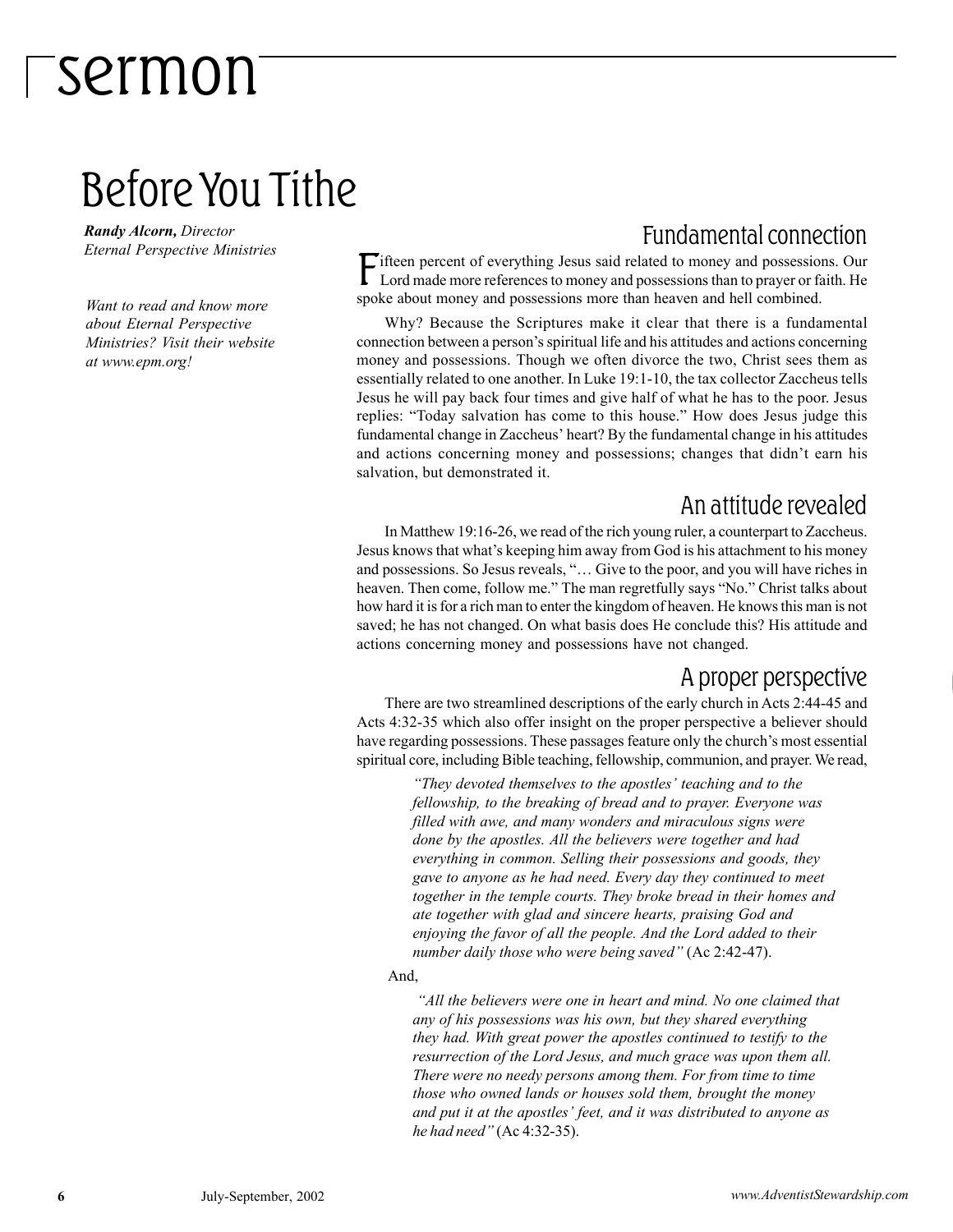### A radical change

Only a profound work of God could account for the radical change in these new believers in attitude and actions concerning money and possessions. Generous sharing, the giving of money and possessions, and liquidating assets for the good of others are not only signs of individuals with a proper perspective on giving, but these behaviors are food for thought for "church growth" experts. It's worth noting the church growth recorded here.

Elsewhere, in Acts 19:18-20, we read of the Ephesian occultists who came to faith in Christ. Even though they had magic books that were rare and extremely valuable, they burned them. Proof, again, of the change that occurs in the heart when a person develops a proper view of giving—resulting from a life-changing decision to believe in and trust Jesus Christ.

There are others stories. In Mark 12, we read of the poor widow who gave everything. What demonstrated her devotion to and trust in God and, hence, her true spiritual condition was her attitude and her actions concerning money and possessions. Contrast that with the rich fool we read of in Luke 12. He built his own kingdom. He saved up everything for retirement, but he spent on himself. Scripture refers to him as a fool, for he died that night. The evidence of his lacking spiritual condition was that he was rich toward himself, but not rich toward God. Again, what revealed his true spiritual state was his attitude and actions concerning money and possessions.

#### Two treasuries?

 Matthew 6:19-25 is the key passage in understanding the challenge facing us. We cannot have two "treasuries"—one in heaven and one on earth. For we read, "Where your treasure is, there will your heart be also" (Mt 6:21). Whenever we put our earnings into something, we develop a vested interest in that thing. Ideally our treasures will go where our heart is. So if our heart is changed, it will change where we put our treasures. But it works the other way also; where we put our treasures our heart will follow.

If your treasure is in house and lands and cars and boats and electronic equipment, where will your heart be? Your heart is wherever you put your treasure. Do you want your heart to be with the things of God? There is a simple solution; commit your treasure to the things of God. Develop vested interests in His kingdom. Do you want to feel more a part of your church? Then be more of a part of it. Invest yourself in what this church is all about. That's how you gain vested interest in what's going on.

#### A treasure found

Do you want to have a heart for missions? Then put your money in missions. As a pastor many years ago, I felt I didn't have the concern for missions I needed to have. So I started giving more and more money to missions. And guess what? Jesus was right. My heart followed my treasure. In the same way a person gains a deep interest in IBM or Apple or General Motors by investing his or her money there, a person gains a deep interest in the kingdom of God—by investing there. Two treasuries, two perspectives, two masters. Choose yours.

W*e need a proper perspective before tithing. There is a clear connection between attitude and actions.*

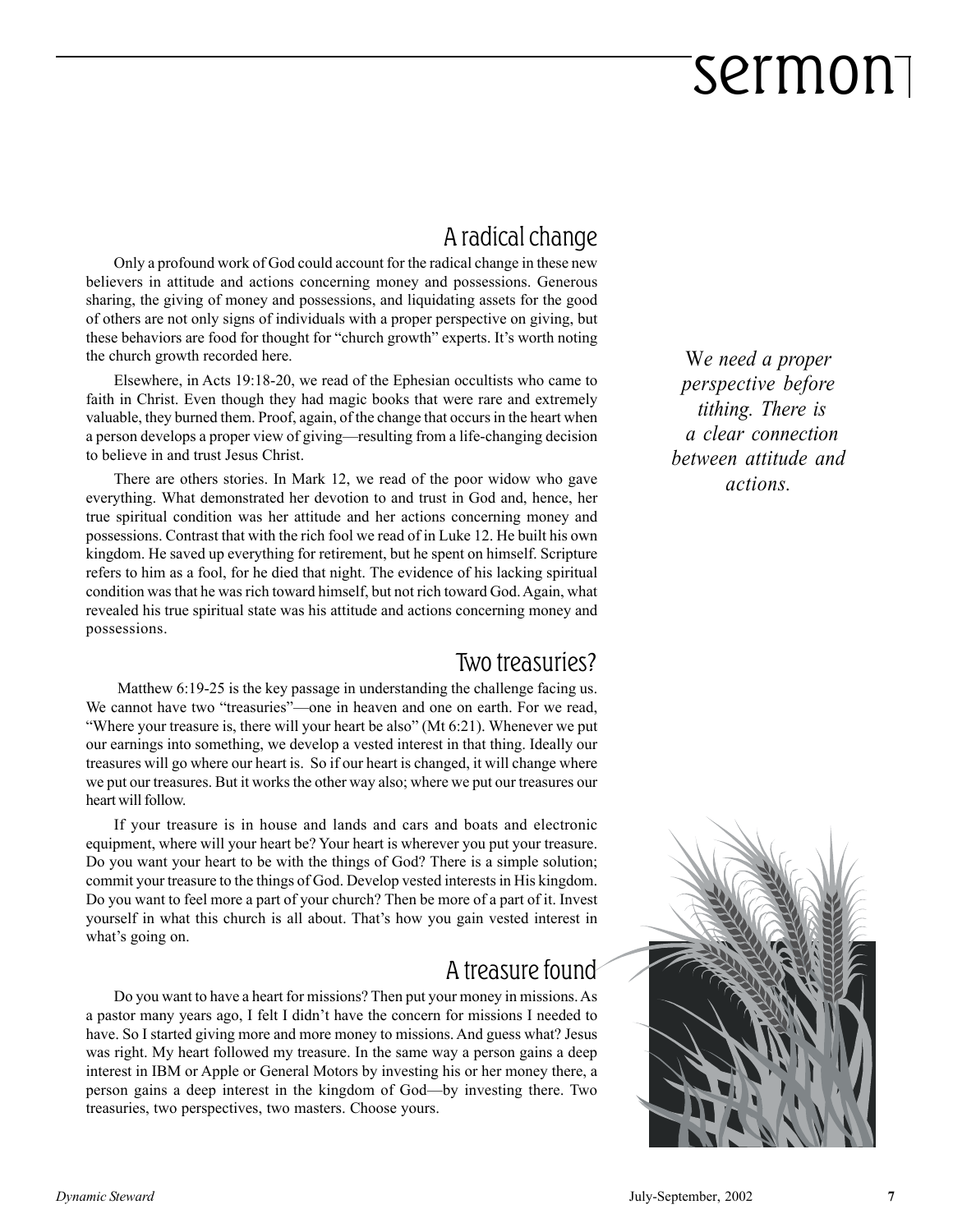### Embracing Multiplication

*Kigundu Ndwiga*

*Stewardship Director Eastern Africa Division*

#### Introduction

eorge Muller was a German visionary who felt called by God to open an orphanage for the needy children of Bristol, England. When God called him to this challenging task he had no money, no food to feed the hungry orphans, and no land on which to construct the orphanage. George Muller had only one precious commodity—faith in God's willingness to answer prayer and in His ability to supply the needs of His children. Muller was guided and energized by one biblical promise, "Ask and you will receive" (Jn 16:24).

Standing on the promise of the immutable God, Muller prayed. He believed God was able to do great things. He prayed for land, and God provided land. He prayed for money to build the orphanage, and God provided it. Muller soon had over one thousand orphans under his care.

It was a mammoth task to provide food, clothing, and life's necessities for these children. What made the task even harder was Muller's policy to never reveal his needs, but believe that if he talked to God in prayer, God would impress somebody to supply that specific need. What an unbelievable faith!

In his prayer journal Muller narrates an episode about when there was no breakfast to feed the orphans. He asked the children to take their places at the table and confidently thanked God for providing them with a healthy breakfast. At the prayer's end, a loud knock at the door announced the arrival of an apologetic baker with a cartload of fresh bread!

According to Muller, his ministry of caring for the orphans was secondary. He confessed that the primary reason he got involved in this ministry was to prove to the modern, unbelieving generation that God can supply our day-to-day needs in answer to prayer, if we believe and obey His will.

When Jesus looked down time's corridor to the last generation, He wondered aloud: "When the Son of Man comes, will he find faith on earth?" (Lk 18:8). Even though unbelief was rife in Jesus' time, He accurately predicted that there would be an alarming lack of faith in the last days of earth's history.

### A crisis of faith

A father brought his demon-possessed son to Jesus for healing, but did not fully believe that Jesus could do it. In his dialogue with the Saviour he introduced an element of doubt. Jesus rebuked him for his unbelief, and the man cried out, "Lord, help my unbelief!"(Mk 9:2). Like Abraham in the saga over Hagar and Ishmael, we do not often believe God can be trusted to keep His promises to us. Even though He has repeatedly said He will supply our needs, the great sin of being independent and trying to be self-sufficient plagues us.

We limit our thinking to the mathematical process of subtraction, forgetting that our God specializes in multiplication! We think that if we give, we will grow poor. We cannot bring ourselves to trust Him to supply our needs when we put Him first. How many blessings we forfeit as we cling to the pittance we have!

God calls us to return to Him in childlike trust. He challenges us to believe that He is able to do all that He has promised. "For He is able to do immeasurably more than all we ask or imagine, according to His power that is at work within us" (Eph 3:21).

The Bible records stories of faithful saints and the resultant blessings of their faithfulness. The story of the widow of Zarephath is one such story. Her exemplary faithfulness is cited by the Master in His powerful sermon. "I assure you that there were many widows in Israel …yet Elijah was not sent to any of them, but a widow in Zarephath in the region of Sidon" (Lk 4:25-26). The fact that this woman was not even an Israelite makes her stand tall in the chronicles of faith. Jesus singled her out as an object lesson of faithfulness.

### The blessing of faithful stewardship

The widow of Zarephath looked in vain to the sky for hints of rain. Her heart was heavy as she recognized the first signs of starvation in her son. One morning, what she dreaded most came to pass. There was just enough flour and oil to make one more meal. She kept hoping that some miracle would change her impossible situation, but the gods of Sidon were unpredictable and unreliable. So, with a heavy heart, she went outside the town to collect some sticks to cook their last meal.

As she was lost in thought, a travelworn man called out, asking her for a drink of water. Giving water to a thirsty stranger was no problem. It did not threaten her livelihood, but as she went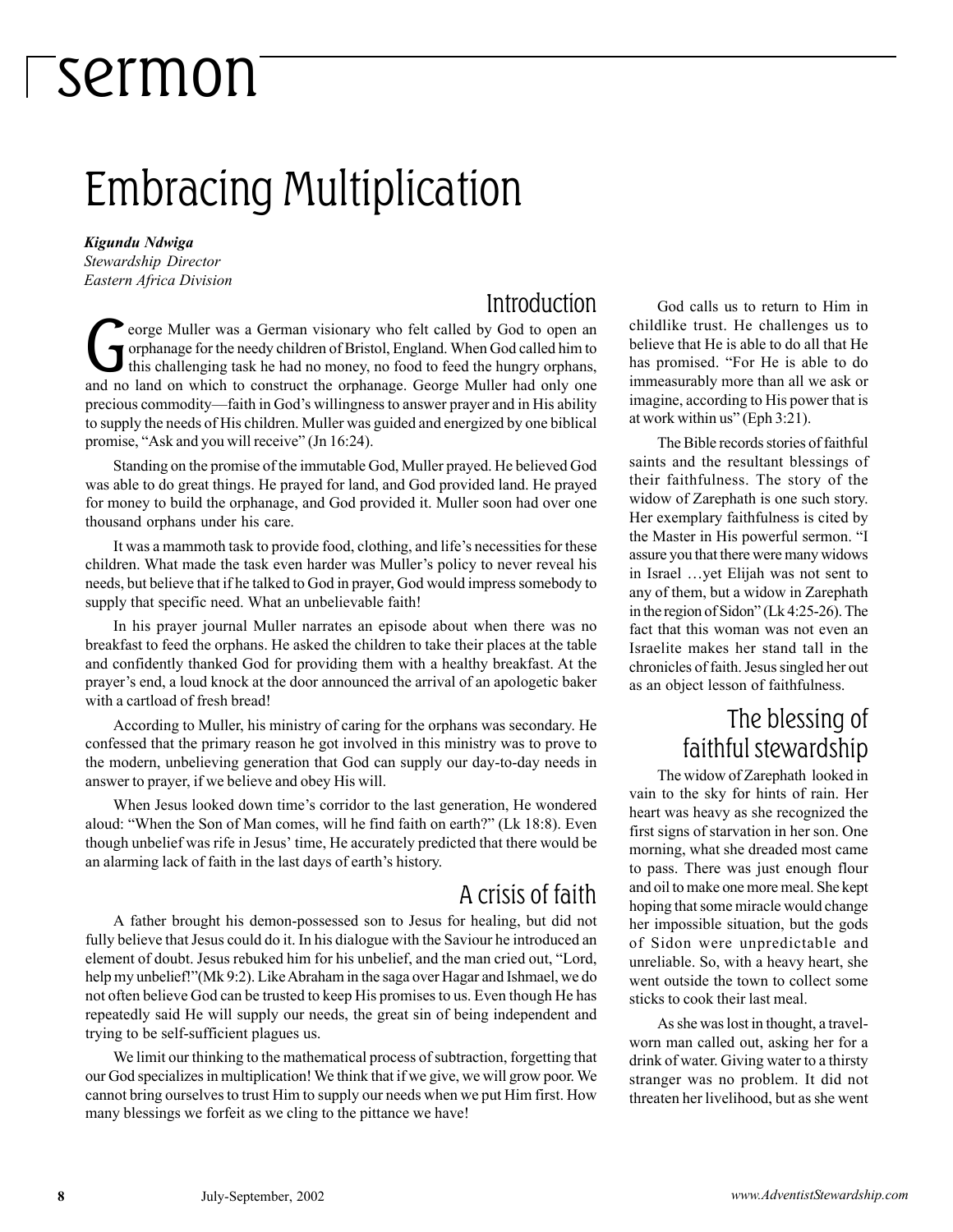to get the water for Prophet Elijah, his next request stopped her abruptly. "And bring me, please, a piece of bread."

Elijah had come here after receiving express orders from the Lord. Having delivered his bombshell to Ahab, God directed Elijah to hide at the brook Cherith. And while he was there, true to God's promise: "The ravens brought him bread and meat in the morning and ... the evening, and he drank from the brook" (1K 17:6).

When the brook dried up, God spoke to Elijah saying: "Go at once to Zarephath of Sidon and stay there. I have commanded a widow in that place to supply you with food. So he went to Zarephath" (1K 17:9, 10).

### Asking for the impossible

And now Elijah asks for the impossible and the widow seeks to explain her plight. God did not send Elijah to someone with means, but to a poor widow. This is a rebuke to us who excuse our refusal to give to God on the pretext that we are having dire economic hardships.

"As surely as the Lord your God lives … I don't have any bread—only a handful of flour in a jar and a little oil in a jug. I am gathering a few sticks to take home and make a meal for myself and my son, that we may eat it—and die."  $(1K 17:12)$  By using the terminology, "As surely as the Lord your God lives," she is taking an oath to tell the truth. What the widow expresses is the reality of her situation. She is still operating from the mathematics of subtraction.

"Elijah said to her, 'Don't be afraid. Go home and do as you have said. But first make a small cake of bread for me from what you have and bring it to me, and then make something for yourself and your son. For this is what the Lord, the God of Israel, says: 'The jar of flour will not be used up and the jug of oil will not run dry until the day the Lord gives rain on the land.'" (1 K 17:13, 14).

As Elijah spoke, the widow began to see the limitations of her mathematical subtraction and decided to embrace heaven's arithmetic of multiplication. She actually saw God's way as the way out of her desperate situation.

Elijah's diagnosis of the widow is true of us. One reason many of us do not give our tithes and offerings is because we are paralyzed by fear. We still embrace the arithmetic of subtraction. We are convinced that if we give tithes and offerings, we will surely come to financial ruin, for we hardly have enough to survive on. As we analyze our expenses and compare them to our little income, fear seizes us. When a "prophet" comes and challenges us to put God first, we question how we are going to survive! We need to cast out our fear and, in faith, ask God to graciously assist us in shunning the earthly, temporal arithmetic of subtraction and embrace the heavenly, eternal arithmetic of multiplication.

#### The arithmetic of multiplication

When the widow decided to put God first, she experienced three blessings:

1The first blessing she experienced was the daily provision of food for herself and her family: "So there was food everyday for Elijah and for the woman and for her family. For the jar of flour was not used up and the jug of oil did not run dry, in keeping with the word of the Lord spoken by Elijah" (1K 17:15, 16). When she put *When she chose to lose her life for God's sake, her life was sustained.*

God first, He multiplied her limited resources. When she chose to lose her life for God's sake, her life was sustained.

2 The second blessing she experienced was the miraculous resurrection of her son. God performed a rare miracle to reward her faithfulness.

3The greatest blessing of all was her awakening knowledge of the God of Israel. The widow's words to Elijah revealed this experience: "Now I know that you are a man of God and that the word of the Lord from your mouth is the truth" (1K 17:24). Knowing God experientially is the greatest blessing that can be accorded to a human being. Jesus said, "Now this is eternal life: that they may know you, the only true God and Jesus Christ whom you have sent" (Jn 17:3).

These blessings came her way because the widow decided to put God first. In her own way, she heeded the words of Jesus: "But seek first his kingdom and his righteousness, and all these things shall be given to you as well" (Mt 6:33). Like the widow, God will bless us is ways that transcend our imagination. Shall we continue embracing the narrow arithmetic of subtraction, or will we reach out and embrace the new math of multiplication that initiates us into a glorious adventure with God?

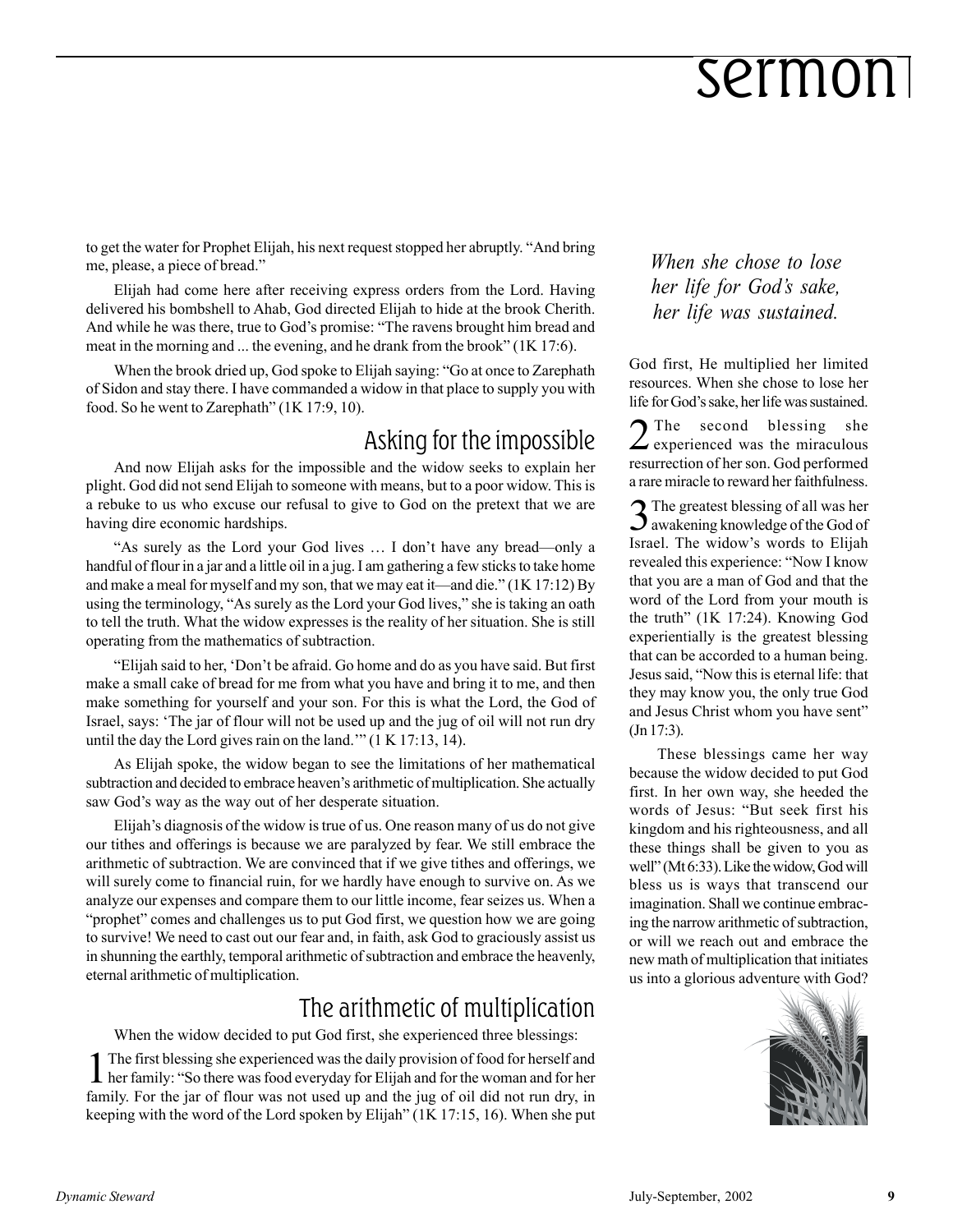### Looking for the Right Gift

*Dr. Ed Wright, Senior Pastor Collegedale SDA Church Collegedale, Tennessee*

### The meaning of gifts

hristmas and gifts just go together! And gifts can mean a lot of different things. I received a gift on my 50*th* birthday that I'm sure was meant as a joke. It was a plastic denture case. Would a friend *really* do something like that? Some gifts are more of a courtesy exchange, the kind of thing you feel obligated to do. Maybe you're buying for an acquaintance and you don't really put a lot of yourself into it—either time or money. It is expected of you and you want to be accepted, so you do what's expected.

I hope that during this season we are motivated by hearts of love. At my house I've heard a few whispered conversations and have seen a few sneaky peeks here and there. Surprises are fun! When it's the people you care about, you spend lots of time and energy just to find the right gift*.*

So what is it about gifts and Christmas? Is it just a product of St. Nicholas and a sleigh with eight tiny reindeer? Is it a folklore myth that brings Christmas and gifts together? Some of you say, "No." There was a St. Nicholas, a real cleric of some centuries ago, who tried to embody the values of Jesus Christ in giving to others. But what does that have to do with Christmas?

#### Outsiders in

Giving is part of the Christmas story. If you turn to Matthew, Chapter 2, we will set the stage. Matthew 1 includes a genealogy. Then there is a brief conversation between the angel and Joseph, but there's not much detail given. We would expect that Chapter 2 would open with the birth of Jesus, but we read: "After Jesus was born." Matthew's purpose was not to describe Christ's birth. He simply says, "After Jesus was born in Bethlehem … magi from the East came to Jerusalem and asked, 'Where is the one that has been born King of the Jews? We saw his star in the East and have come to worship him.'" There are no details about what happened that very important night. Instead, Matthew fast forwards to the journey of these curious people called magi.

"Magi" is not a common word today. There is much folklore around these people but very little solid information. We don't know if they were kings or if there were three of them. We're not told exactly where they came from, except that it was East. We don't know their names. Actually, we know very little. So, what do we know? Well, magi were considered to be holy people. They studied various holy writings, were familiar with astronomy, but also delved into astrology. They believed that at a person's birth, their future could be foretold by the position of the stars. They believed many unusual things and perhaps even delved into some spiritism. There were strange things going on with the magi. So much so, that Jews considered magi detestable. They were right down there with prostitutes and profligates! To even consider that magi were involved in Jesus' birth was overwhelming. It rocked the world of these Jews!

Matthew is very clear. It is the outcasts who play a pivotal role in recognizing Jesus for who He is. There are no outsiders with Jesus, and He makes this point over

and over again. We simply know the magi came from the East. It could have been Moab, 40-50 miles away; Euphrates, 400 miles away; or Persia, 1200 miles away. We are not sure they rode camels, but if they did, it may have taken them three to four months to travel 1200 miles. If they were walking, a year! That's why Matthew says, "After Jesus was born." The family likely moved from the stable of His birth to a more permanent place, but they didn't leave Bethlehem. That's significant. They didn't go back to Nazareth but stayed right there for important events perhaps like this one.

#### More than a hunch

And so the magi ask, "Where is the one who's been born King of the Jews?" What they knew about this important king is not revealed. Some have wondered if they had a copy of the Jewish Old Testament. That's possible, for Jews had been exiled to Persia for hundreds of years. Whatever their source, they were convinced enough to get up off the couch, fire up the camel, and go out of their way to follow more than a hunch. This wasn't just "Well, what do you think? Shall we drop in?" They invested incredible amounts of time and energy and resources to investigate. They were under Divine conviction! The same God who spoke to them later and said "You'd better go home a different way," was speaking to their hearts saying, "I've got something you must see!" They followed the star and said "We have come to worship him." They knew this wasn't just any baby. He must have been royalty. No, rather, He must have been deity; for they came to worship Him.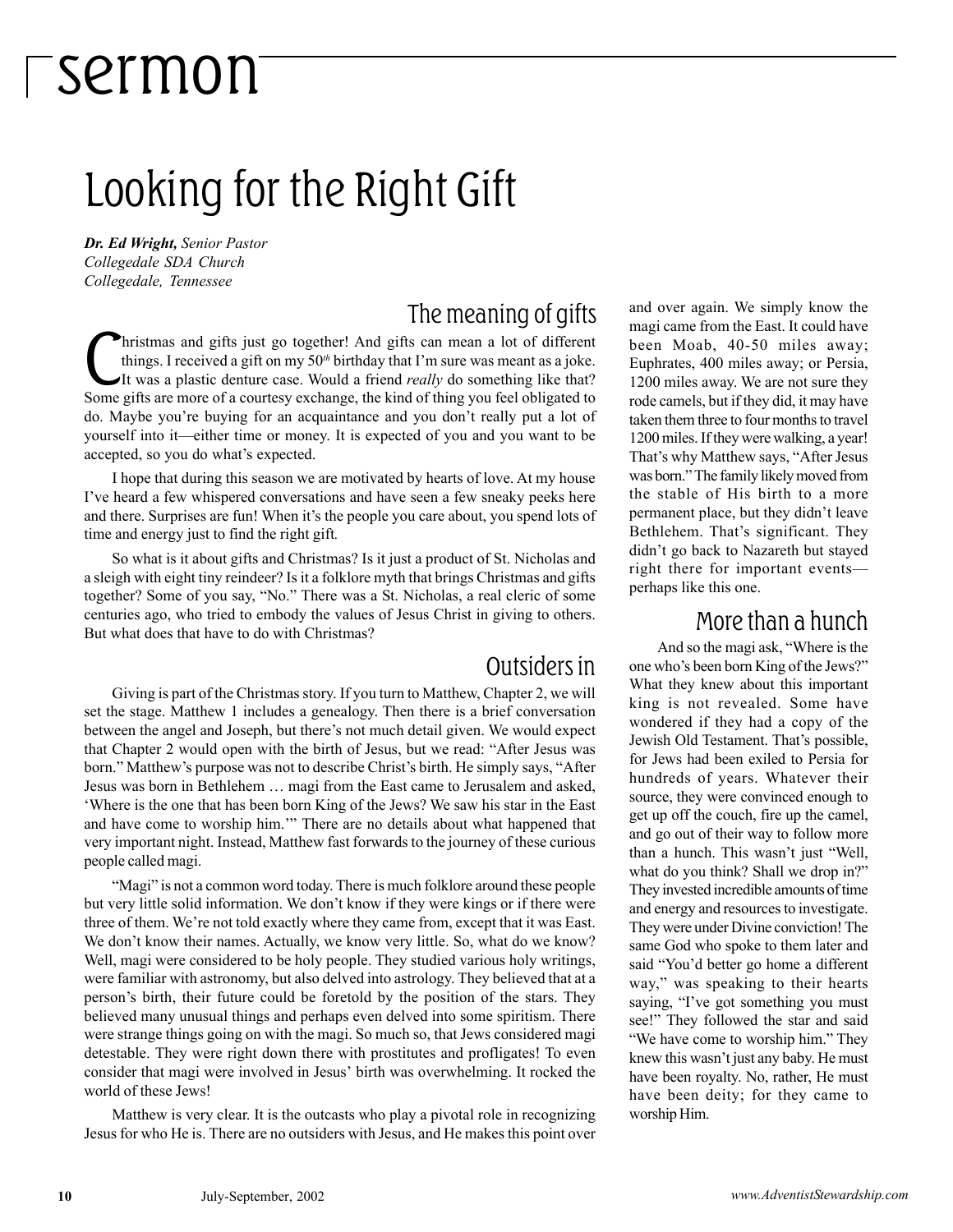In verses 9 and on we read. "After they had heard the king, they went on their way; and the star they had seen in the East went ahead of them until it stopped over the place where the child was." Notice, He wasn't a baby any longer, He was a child. "When they saw the star they were overjoyed. On coming to the house, they saw the child with his mother Mary and they bowed down and worshiped him. Then they opened their treasures and presented him with gifts of gold and incense and myrrh." Gifts. This is where gift giving has its roots—in a biblical Christmas story. It's right at the heart of the story. They didn't just make the trip. They came prepared.

### Everyone brought something

Gift giving was quite an expected practice at that time and place. In 2 Chronicles the Queen of Sheba visits Solomon. Notice 2 Chronicles 9:1. "When the Queen of Sheba heard of Solomon's fame, she came to Jerusalem … arriving with a very great caravan with camels carrying spices, large quantities of gold, precious stones …" She knew what was expected. You brought gifts to royalty!

 In verse 22, "King Solomon was greater in riches and wisdom than all the other kings of the earth …Year after year, everyone who came brought a gift—articles of silver and gold, and robes, weapons and spices, and horses and mules." Interesting. Everyone brought a gift. Let me remind you of another Old Testament experience a ritual or daily part of Jewish life—the Old Testament sanctuary. Every worshipper was invited to bring a sacrifice. Depending on the wealth of the worshipper and the event, it might be a cow. But few people could afford to bring a cow. More might be able to bring a lamb or goat. Some could only afford a pigeon or a dove. And some, not even that. The Old Testament law allowed the worshipper to bring a handful of flour. Everyone could afford a handful of flour. And everybody was meant to bring something.

In Psalm 96 there is a description of this kind of God-worship—not just royalty worship—but God-worship. Psalm 96:8: "Ascribe to the Lord the glory due his name." What is that next phrase? "Bring an offering." "Ascribe to the Lord the glory due his name" is a part of giving Him worth and honor and glory. To "bring an offering and come into his courts. Worship the Lord in the splendor of his holiness." Every worshipper is meant to bring an offering.

### Whatever it takes

This isn't an offering appeal. This is recognition that we as worshippers bring a gift. It's not surprising that when the magi finally found the Christ child, they gave Him something. But the sequence is very important. Look at Matthew 2. It is so important that it must inform what we do, not only today, but always. "On coming to the house, they saw the child with his mother, Mary" (vs. 11). Step number one: they found him. Finding Jesus is critical. It's the first thing we do. Find Him at all cost. Whatever it takes, find Him.

But don't end there. What happened next? "They bowed down and worshipped him." That was more than just a code phrase. That meant to Matthew's Jewish readers that this was more than just a baby. You only worship the Divine. You

*For those wise men and for us, the giving of the gift is as much worship as the bowing and adoration and praise.*

worship God alone. For these holy men, foreigners as they were, to bow down, face-in-the-dust worship, that's significant! If you have really found Jesus, you will instinctively bow down in worship. He is infinitely greater than we are and deserves our adoration. So, first we find Jesus. Second, we bow down and worship Him.

Finally, number three. After you have found Him and have worshipped Him, then, you give Him of your treasure. If you get it the other way around, it feels like pressure and manipulation. It doesn't feel good at all. But if you have first found Him and worshipped Him, the giving is natural and instinctive, and comes from your heart.

We give gifts—sometimes as a joke, sometimes as a courtesy exchange, sometimes as a bribe, sometimes as a display of pride, or ego. I hope we give as an expression of love. In the right sequence, and given to the right Person, a gift is an act of worship. And for those wise men and for us, the giving of the gift is as much worship as the bowing and adoration and praise. We must continue to seek Him with all our hearts. When we have found Him, we must bow and worship. But we must also give Him the most important thing that we have. Our hearts.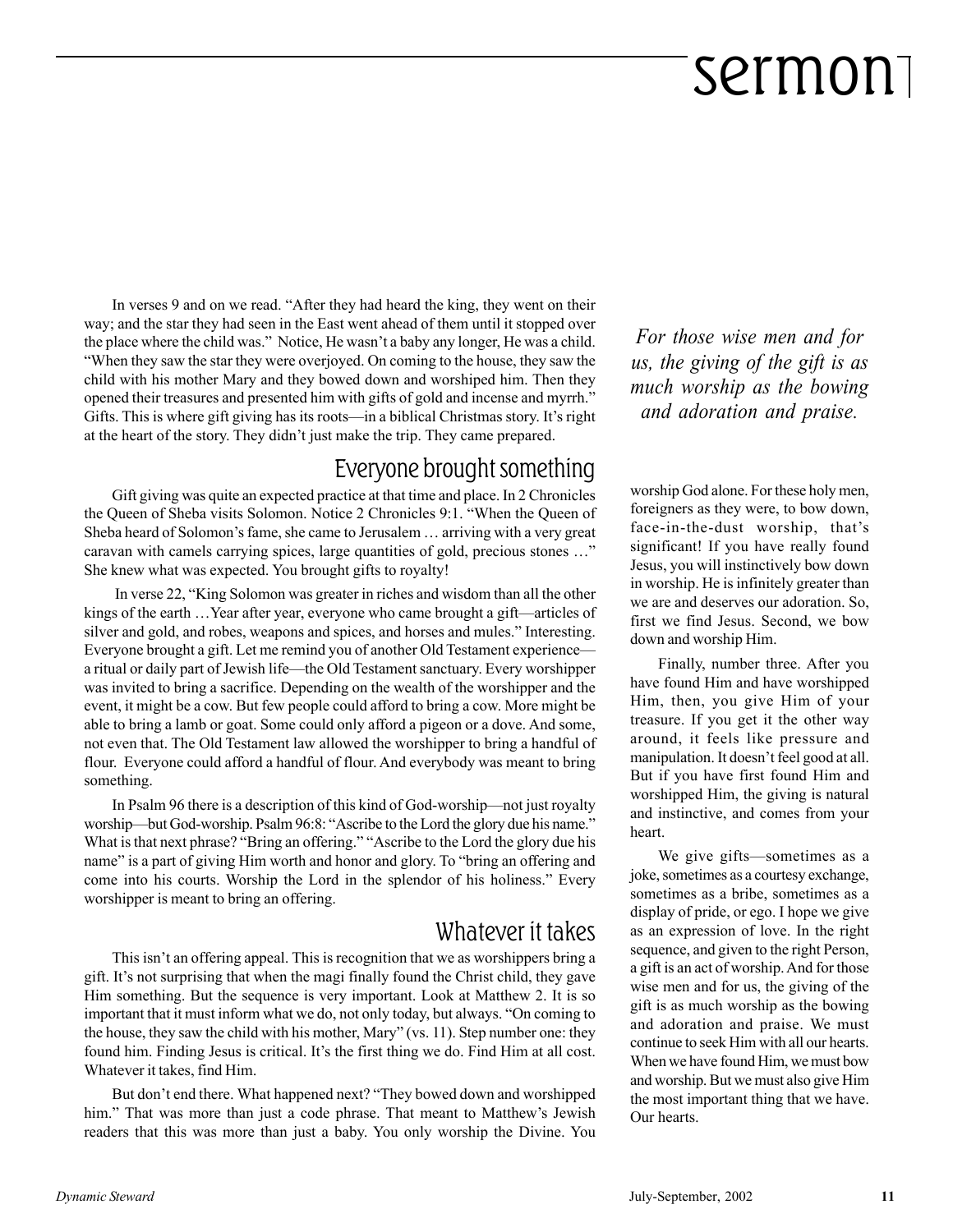### Let's Go Back to Bethel

*William D. Watley, Pastor St. James A.M.E. Church Newark, New Jersey*

### The journey from home

It must have been one of the loneliest nights of his life. Jacob had run away from<br>home. As he faced the reality of his failing eyesight, Isaac found himself thinking t must have been one of the loneliest nights of his life. Jacob had run away from more and more about the inevitability of his death. He needed to pass on the mantle of family leadership and make disposition of his estate between his two sons.

Isaac prepared to bless Esau as head of the family. However, Isaac's wife Rebekah favored their son Jacob over Esau and successfully conspired with him to steal his brother's blessing. When Esau discovered that his brother had cheated him, he swore that Jacob would not live to enjoy the rewards of his trickery. No matter what we're after, the way we get it is just as important as getting it.

Esau recognized that although there was nothing he could do about his lost birthright and stolen blessing, he could do something to prevent Jacob from enjoying what rightfully belonged to him. He resolved that when his father died, he would kill Jacob. Rebekah learned of Esau's designs and told Jacob to run fast and far to the distant home of her brother Laban.

Jacob was alone in the middle of the night, fleeing the murderous wrath of his brother. There he was, miles from his home, perhaps on the first long journey of his life. The journey from home is always a long and difficult journey to make. There he was, the grandson of Abraham, father of the faith; there he was, the son of Isaac, whose own life had been spared because of his father's faith—separated from all he knew and loved. There he was, on the bleak summit of the Bethel plateau, with his head propped upon a stone for a pillow. There he lay—heart burdened and spirit depressed.

#### Alone, but not deserted

Out there by himself, Jacob discovered he was not alone. While feeling dejected, he discovered that he was not deserted. Out there, away from the reach of Esau, Jacob discovered that he was not out of the reach of God. As he dreamed, he saw the vision of a ladder or stairway that stretched from heaven to earth, upon which angels were ascending and descending. The Lord who stood above it told Jacob that one day his descendants would dwell in the land and in the place where he slept. Jacob received the further assurance that God would be with him and would one day bring him back to this place.

Jacob awoke and said: "Surely the Lord is in this place and I did not know it! This is none other than the house of God, and this is the gate of heaven" (Gn 28: 16- 17, NRSV). The next day Jacob took the stone that had been his pillow, set it up as a monument, and consecrated it by pouring oil on it. He called the place Bethel, which means "house of God." Jacob made a vow, saying, "If God will be with me, and will keep me in this way that I go, and will give me bread to eat and clothing to wear, so that I come again to my father's house in peace, the Lord shall be my God, and this stone shall be God's house; and of all that you give me I will surely give one tenth to you" (Gn 28: 20-22, NRSV). Let us note a couple of things about Jacob's pledge to

*This abridged sermon is taken from Dr. Watley's book, Bring the Full Tithe: Sermons on the Grace of Giving, copyright 1995 by Judson Press. Used by permission of Judson Press, 800-4-JUDSON, www.judsonpress.com.*

tithe. First, Jacob's pledge was made when he was a wandering fugitive. His pledge was made when he was at his weakest financially. His pledge was based on his faith that God would provide him the means to keep it.

We ought never assume that persons who tithe are necessarily more prosperous and free of debt than others. We ought never assume that those who pledge to tithe know that they will be able to keep their pledge or that they know how they will pay their tithe. We ought never assume that persons who tithe have their financial situation all worked out. "If they had my bills, they wouldn't be tithing," some might say. How do you know they don't have as many bills as you?

Like Jacob, many people who pledge to tithe are financially shaky at best. Jacob's pledge was a result of his belief in God's promise of protection and care for him. Most people I know pledge on the same basis. We pledge in faith that God will help us and provide the means for us to keep our pledge. The apostle Paul reminds us, "Now hope that is seen is not hope. For who hopes for what is seen? But if we hope for what we do not see, we wait for it with patience" (Rm 8:24-25, NRSV).

Secondly, Jacob's pledge to tithe was a voluntary act. Jacob did not tithe because tithing was part of God's law at that time. The first Old Testament tither was Abraham. In Genesis 14:20 Abraham tithed to Melchizedek a tenth of everything he had as an act of thanksgiving to God for victory in battle. In Genesis 28 Jacob pledged to tithe to God a tenth of all he had. Both of these incidents occurred many generations before the law was given to Moses.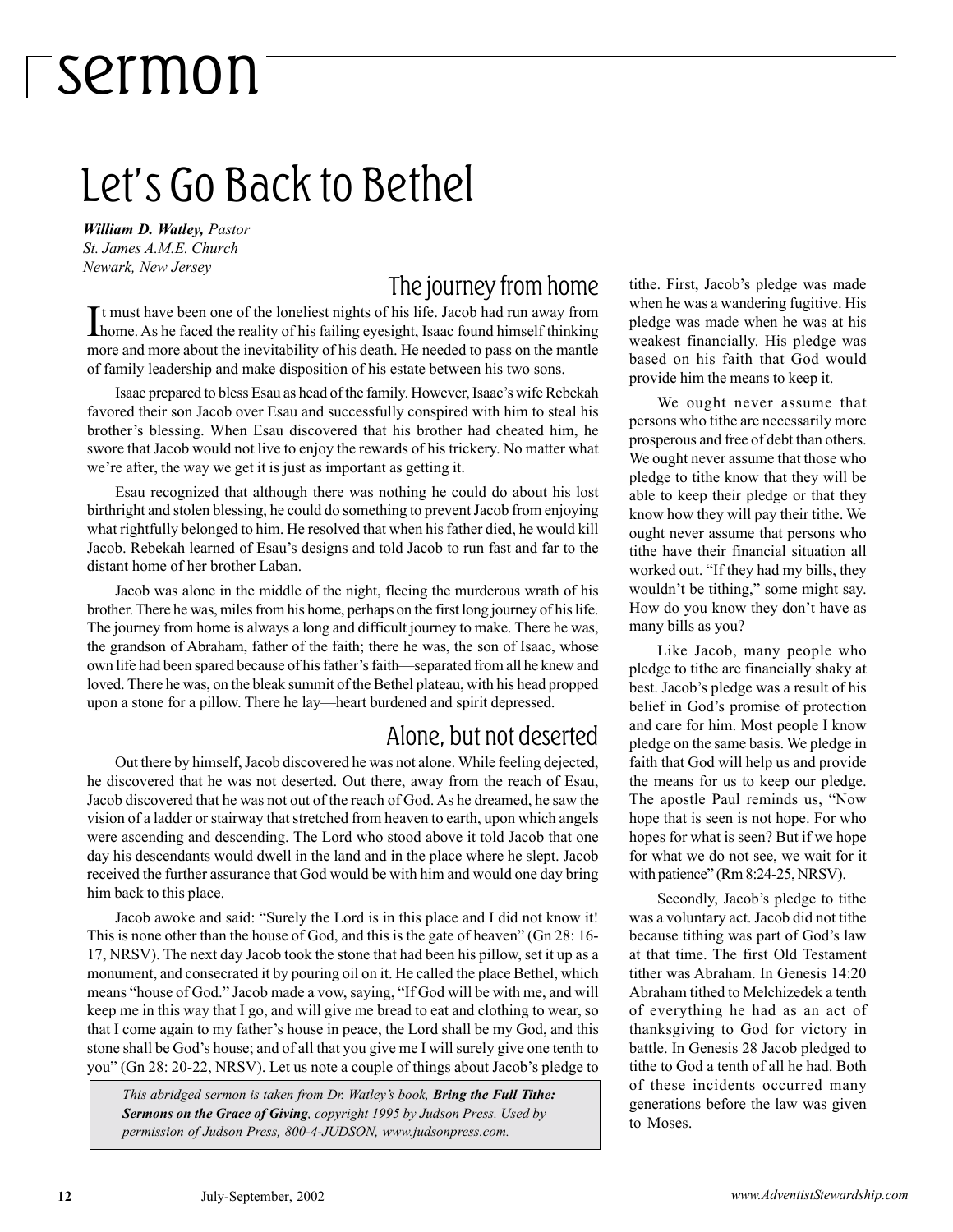*It's easy to forget the promises we made when we were scared and desperate or when we first felt the presence of Christ and the power of the Holy Spirit.*

 We tithe because the Scriptures identify tithing as an appropriate standard, one way of expressing thanksgiving and faith. Other standards of giving lifted up by the Scriptures include that of the widow, who gave the two mites; Barnabas, who sold his field and brought the money and laid it at the apostles' feet; and Jesus, who gave His life. Each gave not a tenth, but all. Their gifts of all, like Abraham's and Jacob's gifts of the tenth, were given voluntarily, as acts of thanksgiving and expressions of faith. For "God loves a cheerful giver" (2Cor 9:7, NRSV).

At the close of Genesis 28, we see Jacob, the homeless young man, making a faith pledge to give God a tenth. By the opening of chapter 35, over thirty years have passed. We observe two things. First, God has kept the promise made at Bethel; second, Jacob has not. Since the time that Jacob rested his head on the stone in the middle of the night, he had become a very wealthy and powerful person. He had settled at Shechem with his large family. He owned herds of livestock and his land holdings were vast. God had kept every promise made to him. Jacob, however, had become so comfortable at Shechem that he had forgotten his promise to return to the spot of his heavenly visitation and build an altar there. He had forgotten that he had promised to give a tenth of all he had to God.

#### The heart's altar

It's easy to become so comfortable at Shechem that we forget about the promises we made at Bethel. That's why I believe that every now and then we ought to rededicate ourselves anew to God. I believe in renewing our stewardship and reviewing our discipleship commitments. It's easy to forget the promises we made when we were scared and desperate or when we first felt the presence of Christ and the power of the Holy Spirit.

But though our memories are short, God's memory is long. God came to Jacob and said, "Arise, go up to Bethel and dwell there; and make there an altar to the God who appeared to you when you fled from your brother Esau" (Gn 35:1). Jacob then went to his household and said: "Put away the foreign gods that are among you and purity yourselves. Then let us arise and go up to Bethel, that I may make there an altar to the God who answered me in the day of my distress and has been with me wherever I have gone" (Gn 35: 2-3). Not only had Jacob forgotten his vow, but he had allowed strange gods to infiltrate his household. When we forget our word to God and God's word to us, it's easy to become infiltrated by strange gods, strange doctrines, and strange ideas. When we fail to remember the God of Bethel it's easy to start making allowances and permit things that we know we shouldn't. Incorrect and forgotten stewardship commitments lead to shady discipleship. When we fail to keep God first in our giving, God also ceases to be first in our living.

Maybe that's why the spiritual life of the church is sometimes so poor, and our stewardship has become so shaky. When the early church had needs, people sacrificed and gave as God had prospered them. Somewhere we started believing that we needed to get something back for what we gave other than the blessings that God has given and continues to give. We started pushing tickets, pushing tapes, and pushing shows. More sins and strange practices have entered the life of the church through some of our fund-raising. Let's go back to the Bethel of sound biblical giving and stewardship where we pledge: "I'll erect an altar in my heart and give at least a tenth of all you give to me."

We need not only to return to our Bethels of biblical stewardship and tithing; we need to return to other Bethels of broken promises and forgotten vows. We need to go back to that Bethel and do as we promised. We were taught to give in the church and to the church with thanksgiving and faith. We were taught to respect God's church, God's preacher, and God's people.

Maybe, like Jacob, we were wandering around lost in life, confused and lonely, but the grace of God found us and comforted us in the day of our distress. We need to find our way back to Bethel.

When Jacob went back to Bethel, God met him there and called him again by his new name, Israel. When we return to Bethel, God will meet us there. We'll hear God speak afresh and receive a new vision and a new name.

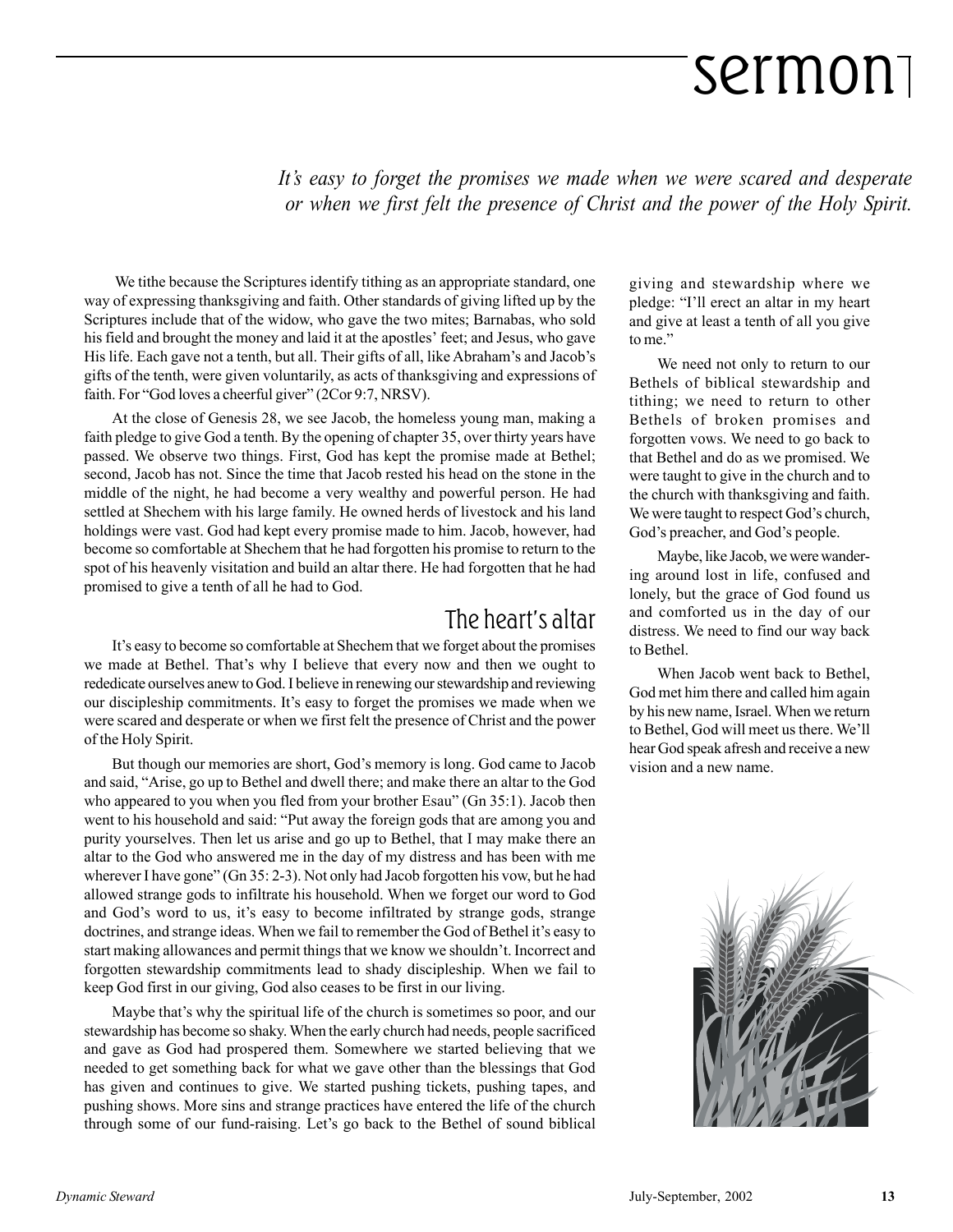# book reviews

### Bring the Full Tithe

*Claire L. Eva, Assistant Director General Conference Stewardship Department*

Dr. William D. Watley, pastor of St. James A.M.E. Church in Newark, New Jersey, is author of *From Mess to Miracle* and has co-authored *Preaching in Two Voices* and *Poems of a Son, Prayers of a Father.*

*Bring the Full Tithe* presents a series of 16 inspirational sermons on biblical tithing. *Dynamic Steward* has featured one of these sermons, "Let's Go Back to Bethel," in this month's journal. Other titles include "The Beginning of Giving," "The Grace of Giving," "Honey from a Lion," and The Burden of Our Blessings."

Dr. Watley draws from the experiences of such Bible personalities as Jacob and Esau, Abraham and Lot, and Paul. He helps the reader to face such questions as:

- What does the Bible say about tithing?
- Does tithing mean you will prosper and be free of debt?
- What do you mean, I don't own what I earn?
- Do you give out of a sense of duty or love?

As I read, it was obvious to me that Dr. Watley speaks from his own experience and ministry and that he knows what it can mean personally, and for the body of Christ, to give systematically—offering a full tithe to God. I heartily recommend this book as one to have on hand as a truly inspirational resource.



by William D. Watley Judson Press Valley Forge, Pennsylvania 1995 US \$13.00

### The Treasure Principle

*Review by the staff of Dynamic Steward*



by Randy Alcorn Multnomah Publishers Sisters, Colorado 2001 US \$9.99

Bestselling author, founder, and director of Eternal Perspective Ministries, Randy Alcorn is also one of our feature writers in the sermon section of this issue of *Dynamic Steward.* He has authored numerous books, including the stewardship classic *Money, Possessions, and Eternity.*

As I read *The Treasure Principle* I was impressed with two things. Firstly, Randy believes and practices "what he preaches." I was moved by his honest, personal journey in joyful giving. Secondly, I could not help but look more seriously at my own life and attitude toward giving.

The author lists six specific "treasure principle keys": 1) God owns everything. I'm His money manager; 2) My heart always goes where I put God's money; 3) Heaven, not Earth, is my home; 4) I should live not for the dot but for the line; 5) Giving is the only antidote to materialism; and 6) God prospers me not to raise my standard of living, but to raise my standard of giving.

The biblical passages are well chosen and spiritually meaningful. This small volume will challenge the Christian who is serious about allowing Christ to be Lord of all, which, of course, includes the material side of life.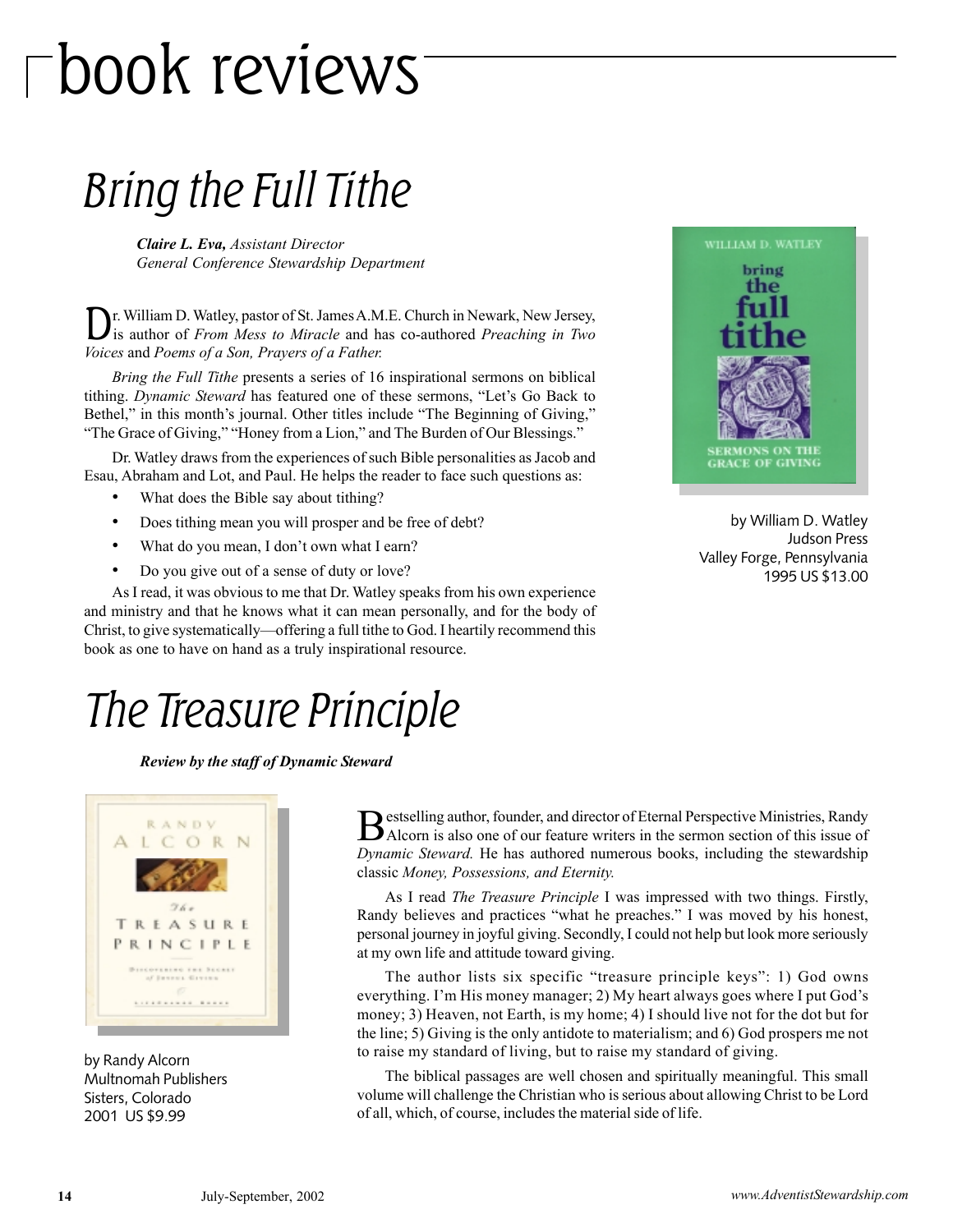# book reviews

### Post-Modern Pilgrims

*Benjamin C. Maxson, Director General Conference Stewardship Department*

Leonard Sweet is a leading voice articulating historical Christianity in a post-<br>modern culture. In this work he proposes a biblical view of tradition and the innovation created by the future. His analysis is accurate and comprehensive. He presents a systematic and detailed review of the trends and issues created by the ongoing changes in society and what is now known as the post-modern world.

Sweet's understanding is illustrated by multiple examples from business, education, recreation, and church. He even adapts his style to the post-modern mind's way of thinking, which is experiential, participatory, and image-driven. He uses the acronym EPIC as the outline for the entire book: E–experiential; P– participatory; I–image-driven; C–connected. Throughout the book, the author shows how biblical Christianity meets the needs of this transitional culture. He also exposes the challenges facing the contemporary church—a church which has allowed itself to be assimilated by the rationalistic traditions of the modern world.

This is an excellent book for anyone wishing to explore contemporary issues and the relevance of Christianity to our world.



by Leonard Sweet Broadman & Holman Publishers Nashville, Tennessee 2000 US \$19.99

### Leadership That Works

*Jean-Luc Lézeau,* Associate Director *General Conference Stewardship Department*



by Leith Anderson Bethany House Bloomington, Minesota 1999 US \$16.99

This book is about leadership that works at the crucial level: the local church. There is an abundance of materials specifically designed for those in organizational leadership. But Anderson is in love with the local church. Is it not at that level that the real work is done, after all? His book is a factual, practical guide for those who are trying to understand, let alone lead, a local congregation in the current changing times—a congregation that also faces a challenging future.

To be a good pastor, old ways are no longer valid. We all know that new generations are not responding in the same fashion as older generations, especially where faithfulness in tithes and offering are concerned. The question is, do we know exactly why? Anderson tries, with success, to answer these questions. It is not theory. Through his experience, he explains in such a way that others will be helped to be successful as well.